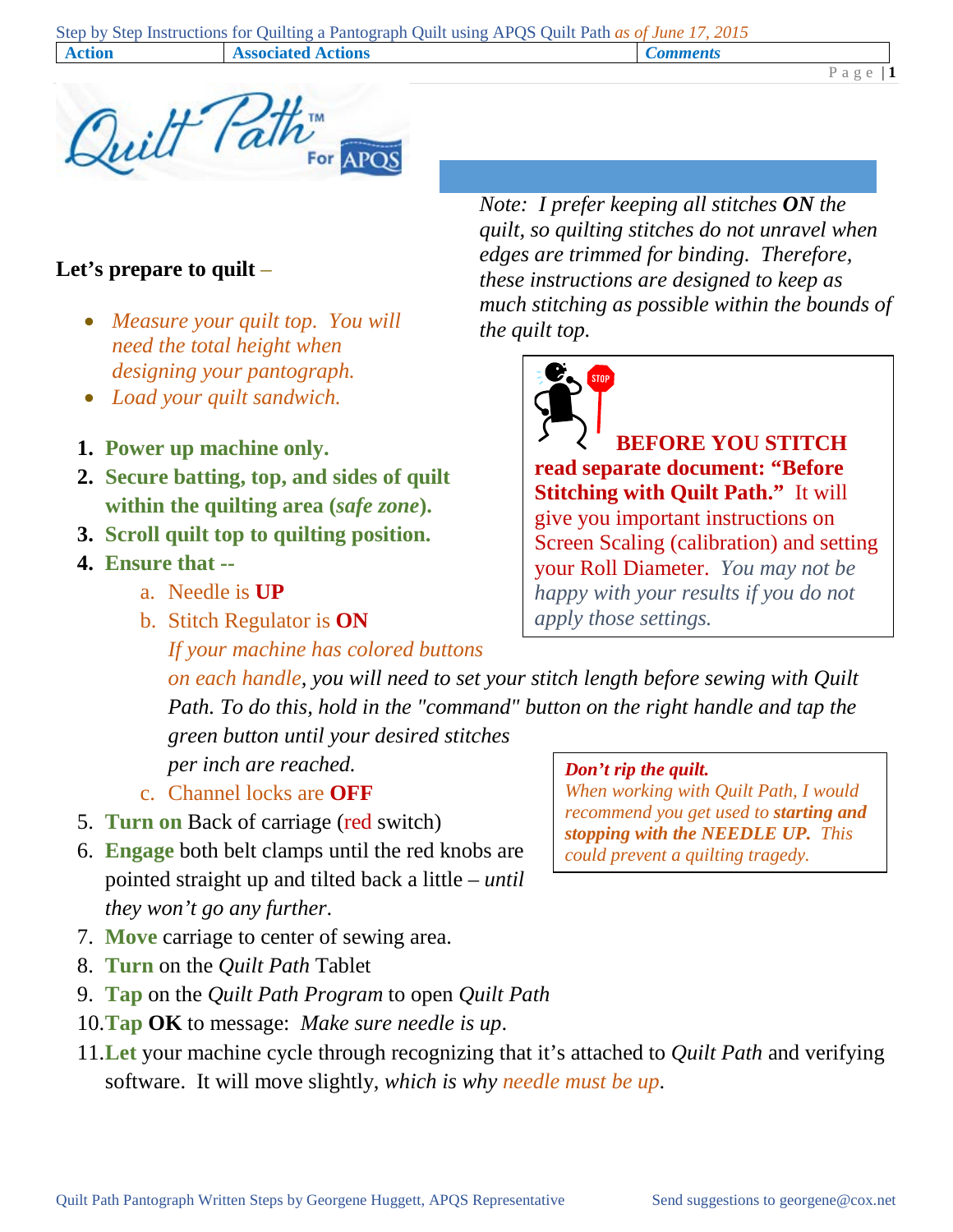| <b>Action</b>                                                                           | <b>Associated Actions</b>                                                                                                                                                                                                                                          |                                                                                                                                          | <b>Comments</b>                                                                                                                                                                                                                |
|-----------------------------------------------------------------------------------------|--------------------------------------------------------------------------------------------------------------------------------------------------------------------------------------------------------------------------------------------------------------------|------------------------------------------------------------------------------------------------------------------------------------------|--------------------------------------------------------------------------------------------------------------------------------------------------------------------------------------------------------------------------------|
| <b>Action</b>                                                                           | <b>Associated Actions</b>                                                                                                                                                                                                                                          |                                                                                                                                          | Page $ 2$<br><b>Comments</b>                                                                                                                                                                                                   |
|                                                                                         | In Design and Create                                                                                                                                                                                                                                               | <b>Tap</b>                                                                                                                               | This takes you to the                                                                                                                                                                                                          |
| <b>GETTING</b><br><b>STARTED</b>                                                        | <b>Design<br/>&amp; Create</b>                                                                                                                                                                                                                                     | <b>Pantograph</b>                                                                                                                        | PantoStacker design<br>element of Quilt Path.                                                                                                                                                                                  |
| <b>SET SAFE</b><br><b>ZONE</b><br>Safe zone should<br>be set outside<br>your quilt top. | <b>1.</b> Move machine to top left corner of safe<br>zone, which should be off your quilt top,<br>in the batting area, to left and top of quilt<br>top.<br><b>Tap</b> anywhere on <i>Top Left</i> button<br><b>Top Left</b>                                        |                                                                                                                                          | <i>Quilt Path automatically</i><br>asks you to set the safe<br>zone, so it knows where<br>the machine can safely<br>move and stitch.                                                                                           |
|                                                                                         | 2. Move machine to bottom right of quilt<br>top, all the way towards you and the quilt<br>top roller, in the batting area, off the<br>right side of the quilt.<br>Tap anywhere on <i>Bottom Right</i> button<br>Bottom Right                                       |                                                                                                                                          | You can also RESET the<br>safe zone by tapping on<br>the Tool Box, when that<br>button is available.                                                                                                                           |
| <b>CHANGE</b><br><b>MODE</b>                                                            | Change Panto Mode from EZ (the default) to<br>Basic. To do this, Tap on Mode Icon. Tap on<br>Basic.<br>EZ<br>Basic<br>EZ<br><b>Advanced</b>                                                                                                                        | Basic                                                                                                                                    | This gives you more<br>options for your design.<br>Mode should change to<br>Basic, as shown at left.                                                                                                                           |
| <b>SET TOTAL</b><br><b>WIDTH</b>                                                        | Tap on <b>Ruler Icon</b> at top<br>center of screen<br><b>HIRRIBILI</b><br>1. Move machine;<br>place needle<br>position at the top<br>left inside edge of<br>your quilt top fabric<br>2. Move machine;<br>place needle<br>position at bottom<br>right edge (within | <b>Tap left side of</b><br>this button<br><b>E</b> mmmmm <b>mmmm</b><br><b>Tap right side of</b><br>this button<br><b>Summmmm</b> mmmmmm | You are measuring the<br>actual size of the area you<br>want quilted.<br>I make both of these<br>placements a little less<br>than $1/4$ inch inside the<br>edge of the quilt, so all<br>stitching will be on the<br>quilt top. |
|                                                                                         | Safe Zone) of your<br>quilt top fabric                                                                                                                                                                                                                             |                                                                                                                                          |                                                                                                                                                                                                                                |

Quilt Path Pantograph Written Steps by Georgene Huggett, APQS Representative Send suggestions to georgene@cox.net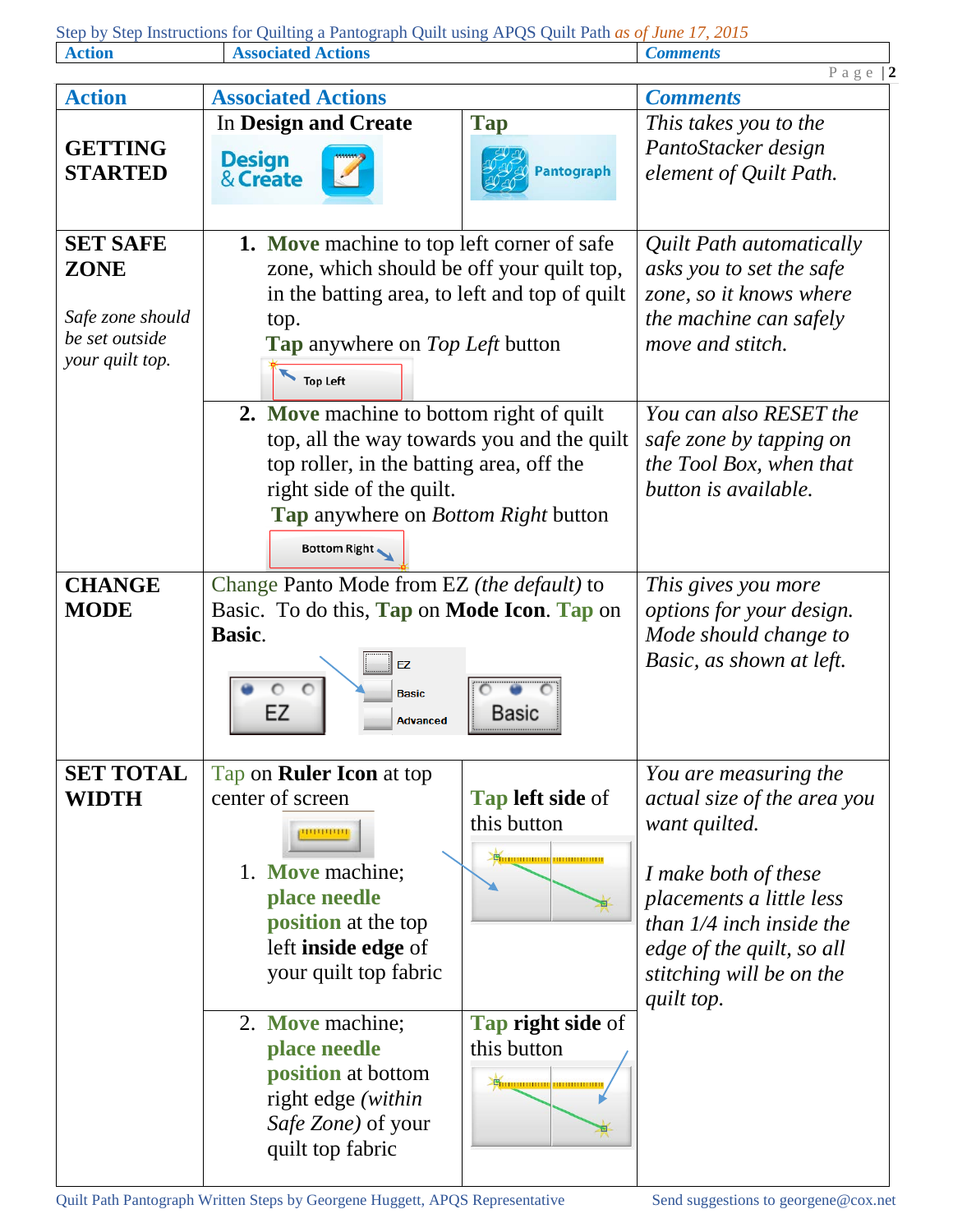| <b>Action</b>                     | <b>Associated Actions</b>                                                                                                                                                                                                                                                |                                                                                                                                                                                                                                                              | <b>Comments</b>                                                                                                                                                                                                                                                                                                                                                                                                            |
|-----------------------------------|--------------------------------------------------------------------------------------------------------------------------------------------------------------------------------------------------------------------------------------------------------------------------|--------------------------------------------------------------------------------------------------------------------------------------------------------------------------------------------------------------------------------------------------------------|----------------------------------------------------------------------------------------------------------------------------------------------------------------------------------------------------------------------------------------------------------------------------------------------------------------------------------------------------------------------------------------------------------------------------|
|                                   |                                                                                                                                                                                                                                                                          |                                                                                                                                                                                                                                                              | Page $ 3$                                                                                                                                                                                                                                                                                                                                                                                                                  |
|                                   | 3. Tap Apply<br><b>Measurement</b><br>Apply<br>Measurement                                                                                                                                                                                                               | tops.<br>Pantograph."                                                                                                                                                                                                                                        | All your stitching, left to right, will now be ON<br>your quilt not off the edges, so you must keep<br>your top square as you roll. I do this by<br>marking the right and left edges with C-<br>Clamps or Painters Tape over the Quilt Top<br>Roller Bar, which I don't use, since I float my<br>To get accurate measurements be sure to<br>follow directions for Screen Scaling in<br>separate document: "Before You Do a |
| <b>SET TOTAL</b><br><b>HEIGHT</b> | <b>Tap Total Height at</b><br>bottom left of screen<br><b>Total Height</b><br>12                                                                                                                                                                                         | A box will<br>appear.<br>stal Height (Limit Range: 5 to 200<br>Clear<br>9<br>6<br>$\mathbf{1}$<br>3<br>0K<br>Close<br>$\bf{0}$<br><b>Tap on or Type</b><br>correct numbers,<br>but subtract<br>about 1 to $\frac{1}{2}$<br>inches to allow<br>for shrinkage. | To get total height, you<br>will have to physically<br>measure the height of your<br>quilt with a "real" ruler –<br><b>BEFORE</b> placing it on<br>your frame.<br>This is NOT the height visible<br>between your rollers, but is the<br>total height of your quilt top.<br>My guestimate, so far, is<br>subtract $\frac{1}{2}$ inch for every<br>40 inches in length of the<br>quilt top.                                  |
| <b>SELECT</b><br><b>PATTERN</b>   | <b>Tap Select Pattern</b><br>Select<br>Pattern<br><b>Continuous Line</b> (if not in the Continuous<br>Line folder, tap on it at top of screen)<br>C: Quilt Path   Patterns   Continous Line<br><b>O</b> Continuous<br>Block<br><b>Double tap the design you</b><br>want. | Ogle Corner<br>OR, highlight<br>the design and<br><b>Tap Select</b>                                                                                                                                                                                          | <b>Scroll</b> through designs<br>using up or down arrows<br>on right of screen<br>Now you're back to the<br>PantoStacker.<br>Don't worry that only one<br>pattern is displayed.                                                                                                                                                                                                                                            |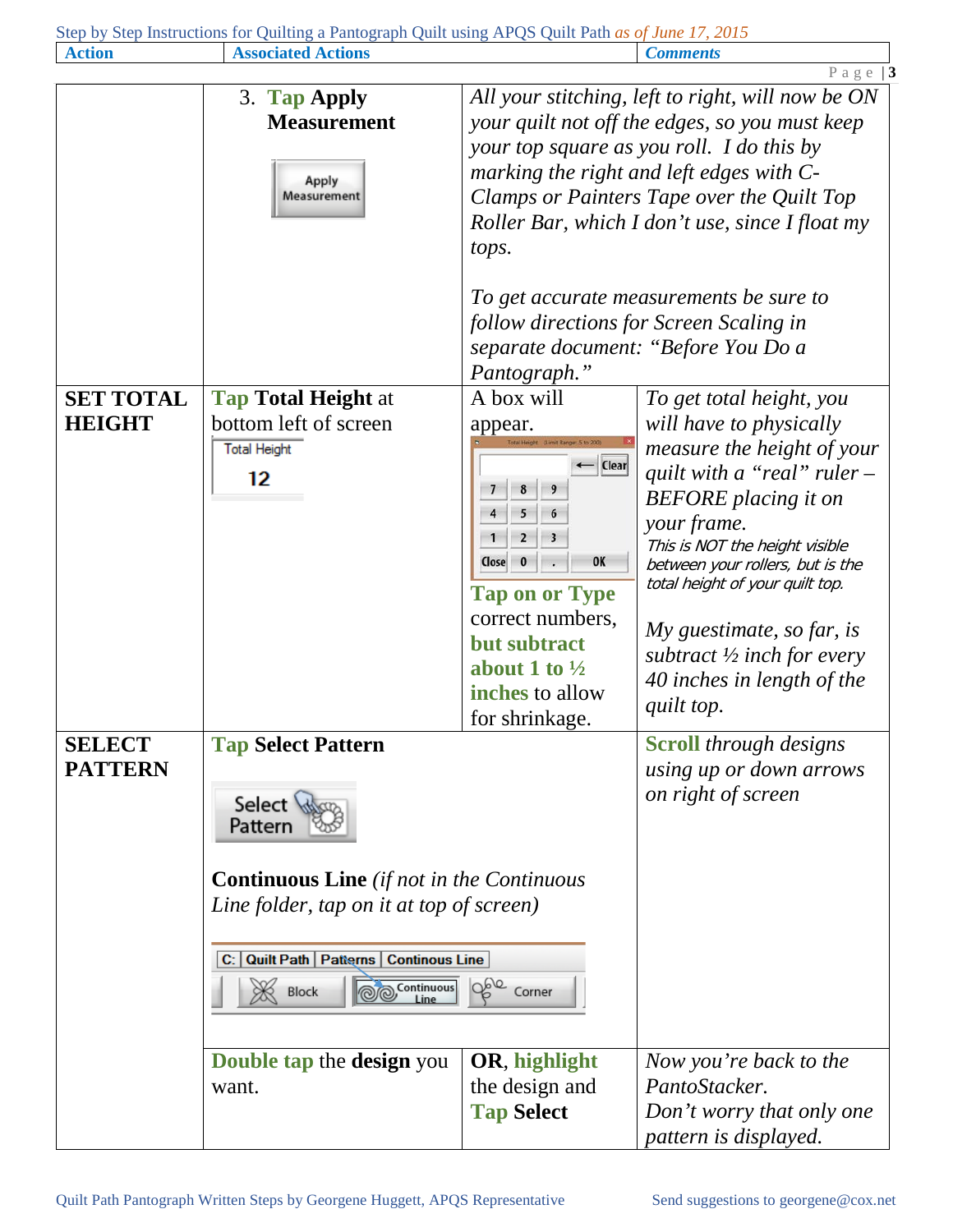| <b>Action</b>                                | Step by Step instructions for Quinting a Famograph Quin using Ar QS Quin Fath as <i>of June 17, 2015</i><br><b>Associated Actions</b>                                                                                                   |                                                                                                                                                       | <b>Comments</b>                                                                                                                                                           |
|----------------------------------------------|-----------------------------------------------------------------------------------------------------------------------------------------------------------------------------------------------------------------------------------------|-------------------------------------------------------------------------------------------------------------------------------------------------------|---------------------------------------------------------------------------------------------------------------------------------------------------------------------------|
|                                              |                                                                                                                                                                                                                                         |                                                                                                                                                       | Page $ 4$                                                                                                                                                                 |
| <b>DESIGN</b><br><b>YOUR</b><br><b>PANTO</b> | Pattems<br>Rows                                                                                                                                                                                                                         | Tap the Plus signs next to Rows and Patterns                                                                                                          |                                                                                                                                                                           |
|                                              | As you are adding rows and patterns, pay attention to the Pattern Height<br>and Width.<br>Otherwise, you will have to judge.<br>15" for Millie) and decide how many repeats I want within that area.                                    |                                                                                                                                                       | Some designers will give you a <b>recommended range</b> for their pattern height.<br>I usually look at the blocks of the quilt and keep in mind my safe area (about       |
| <b>NEST</b><br><b>DESIGNS</b>                | <b>Look at three rows of</b><br>Nesting boxes<br>nest-ends                                                                                                                                                                              | 1st row, Tap the<br>hearts until "Nest<br>Ends" displays at<br>bottom.<br>2nd and 3rd rows<br>of hearts should<br>be unchecked (for<br>some designs). | This wraps your design so<br>that you have a full<br>quiltno large unquilted<br>areas on the sides.<br>Tap the rows of hearts<br>until they look as shown to<br>far left. |
| <b>WRAP</b><br><b>DESIGNS</b>                | <b>Uncheck the Fit button IF</b><br>your design needs to be<br>wrapped vertically.<br>There should be a <b>Dot</b> in<br>the Center Star<br>And there should be a <b>Dot</b><br>in the <b>Middle</b> of the<br><b>Bottom</b> two stars. | $F$ Fit<br>Wrap: HV                                                                                                                                   | The caption below the<br>Stars should say: Wrap:<br><b>HV</b> (horizontally and<br>vertically)<br>Not all designs need to be<br>wrapped vertically.                       |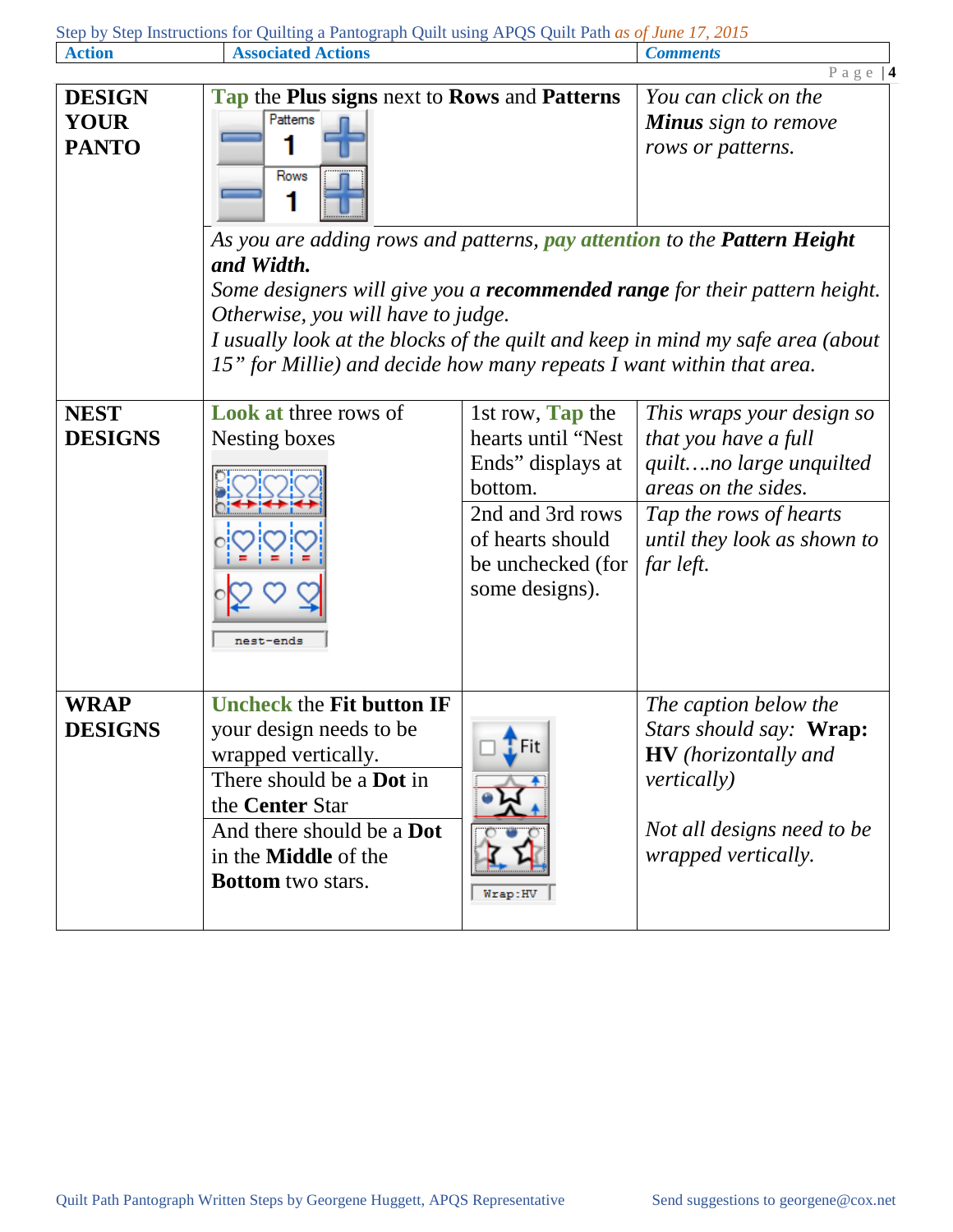|                                                               | Step by Step Instructions for Quilting a Pantograph Quilt using APQS Quilt Path as of June 17, 2015                                                                                                                                                           |                                                                                                                                                                                                                                  |                                                                                                                                                                                                                                                                                                  |
|---------------------------------------------------------------|---------------------------------------------------------------------------------------------------------------------------------------------------------------------------------------------------------------------------------------------------------------|----------------------------------------------------------------------------------------------------------------------------------------------------------------------------------------------------------------------------------|--------------------------------------------------------------------------------------------------------------------------------------------------------------------------------------------------------------------------------------------------------------------------------------------------|
| <b>Action</b>                                                 | <b>Associated Actions</b>                                                                                                                                                                                                                                     |                                                                                                                                                                                                                                  | <b>Comments</b>                                                                                                                                                                                                                                                                                  |
| <b>VERY IMPORTANT</b><br>rows you have selected.<br>quilting. | The changes described below apply to the<br><b>Select Row</b><br>All/<br><b>Alternate</b><br>None<br>I would strongly suggest that you use the<br>simulation mode to play with these options<br>so that you understand them before actually                   | Use the Select<br><b>Row</b> to apply<br>changes. You<br>can select All,<br>None, or toggle<br>between<br><b>Alternating</b><br>rows.<br>Don't forget<br>about the Undo<br><i>(backwards)</i><br>arrow at top left<br>of screen) | Page $ 5$<br>You can also use the<br>"Select Row" button to<br>select individual rows for<br>manipulation, or click on<br>a row with your stylus.<br>The up and down arrow<br>keys move your selection<br>bar up or down, but you<br>must still tap on the<br>selected row to make it<br>active. |
| <b>SIZE</b><br><b>DESIGNS</b>                                 | If you <b>Tap</b> on the <b>Size</b><br>button, new boxes will<br>appear to the right.<br><b>MAX</b><br>Reset<br>Ř<br>≻⊟<<br>Move                                                                                                                             | shorter, wider or thinner.<br>This may or may not be necessary or<br>desirable.<br>buttons an equal number of times.                                                                                                             | Use those boxes to make your designs taller,<br>Remember, your changes will only affect the<br>rows you have selected at the time. Sizing does<br>not necessarily maintain the proportion of<br>your design. To help maintain proportion, tap<br>the vertical and horizontal stretch or shrink   |
| <b>MOVE</b><br><b>DESIGNS</b>                                 | If you Tap the Move<br>button, new boxes will<br>appear to the right.<br>Stagger<br>Reset<br><b>Size</b><br>Move<br>Use these boxes to move<br>your selected rows left or<br>right.<br>Or Tap Stagger to move<br>them exactly half the size<br>of the design. | Pay close<br><i>attention to</i><br>which Rows are<br>Selected.<br><b>Select Row</b><br>All/<br><b>Alternate</b><br>None                                                                                                         | You can control how far<br>the row moves by tapping<br>the "Step" button on the<br>right of the screen (range<br>is from tiny to jumbo<br>steps).<br>Medium<br>Ster                                                                                                                              |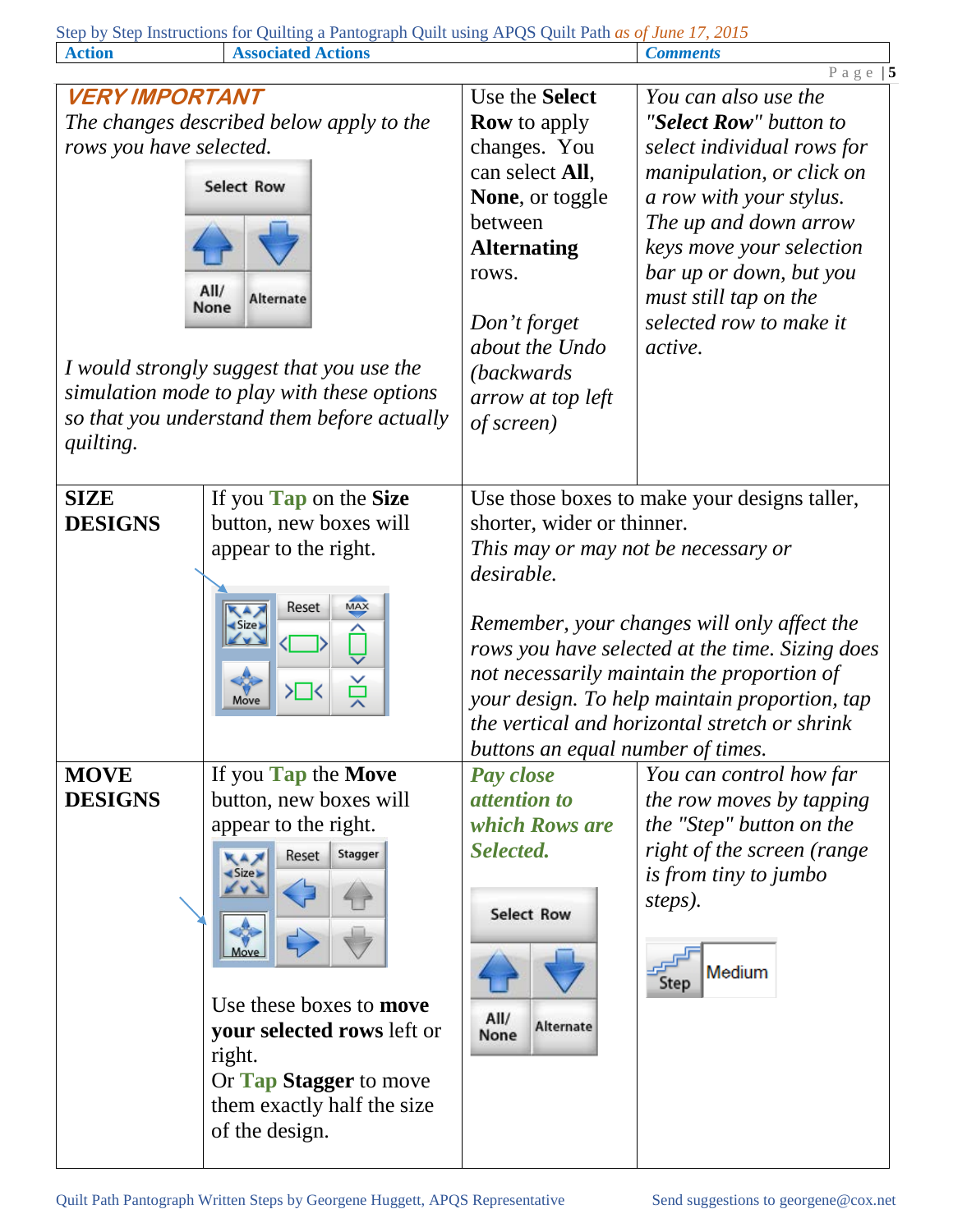|  |  |  |  |  |  |  | Step by Step Instructions for Quilting a Pantograph Quilt using APQS Quilt Path as of June 17, 2015 |  |
|--|--|--|--|--|--|--|-----------------------------------------------------------------------------------------------------|--|
|--|--|--|--|--|--|--|-----------------------------------------------------------------------------------------------------|--|

| <b>Action</b> | $\frac{1}{2}$ by Step msuucuons for Quinting a Famograph Quint using AT QS Quint Fath as $\frac{1}{2}$ fame 17, 2015<br><b>Associated Actions</b> |                                               |                                                      |  |
|---------------|---------------------------------------------------------------------------------------------------------------------------------------------------|-----------------------------------------------|------------------------------------------------------|--|
|               |                                                                                                                                                   |                                               | <b>Comments</b><br>Page $ 6$                         |  |
| FLIP &        | <b>Tap</b> these buttons <b>IF</b> you                                                                                                            |                                               | <b>Pay close attention to which Rows are</b>         |  |
| <b>ROTATE</b> | wish to Flip or Rotate                                                                                                                            | Selected.                                     |                                                      |  |
|               | designs usually after                                                                                                                             |                                               | If you're not careful, you can make a mess of        |  |
|               | choosing <b>Alternating</b> rows                                                                                                                  | your designs. If you do, you can always Reset |                                                      |  |
| Flip          |                                                                                                                                                   |                                               | and start over, or tap the <b>Undo Redo</b> buttons. |  |
| Rotate        |                                                                                                                                                   |                                               |                                                      |  |
| <b>ZOOM</b>   | <b>Tap ZOOM</b> button (magnifying glass icon) at                                                                                                 |                                               | This will allow you to see                           |  |
|               | top of page                                                                                                                                       |                                               | your pantograph design                               |  |
|               |                                                                                                                                                   |                                               | up close.                                            |  |
|               |                                                                                                                                                   |                                               | I find that if I Unselect all                        |  |
|               | <b>Tap</b> within the straight bar that appears in order                                                                                          |                                               | rows, I can see the design                           |  |
|               | to see zoom percentages of your design.                                                                                                           |                                               | better on this screen.                               |  |
|               | $Q_{m++}$                                                                                                                                         | $+$ 100% +                                    |                                                      |  |
|               |                                                                                                                                                   |                                               |                                                      |  |
|               | Tap FIT to return back to full view of quilt.                                                                                                     |                                               |                                                      |  |
|               | Fit <sup>+</sup>                                                                                                                                  |                                               |                                                      |  |
| <b>SAVE</b>   |                                                                                                                                                   |                                               | This can save you much                               |  |
| <b>SAVE</b>   | <b>Tap Save</b><br>$\overline{\mathbf{u}}$                                                                                                        | at top left of screen to save                 | frustration. Once saved,                             |  |
| <b>SAVE</b>   | your quilt layout in case of some unanticipated                                                                                                   |                                               | you can restart where you                            |  |
|               | event. Make sure the entire quilt layout is                                                                                                       |                                               | left off.                                            |  |
|               | displayed on the screeen when you Tap Save.                                                                                                       |                                               |                                                      |  |
|               | <b>NOTE:</b> You may have to <b>Tap</b> the red <b>X</b> box to left of magnifying glass to                                                       |                                               |                                                      |  |
|               | get back to a place to save your design.                                                                                                          |                                               |                                                      |  |
|               |                                                                                                                                                   |                                               |                                                      |  |
|               |                                                                                                                                                   |                                               |                                                      |  |
|               |                                                                                                                                                   |                                               |                                                      |  |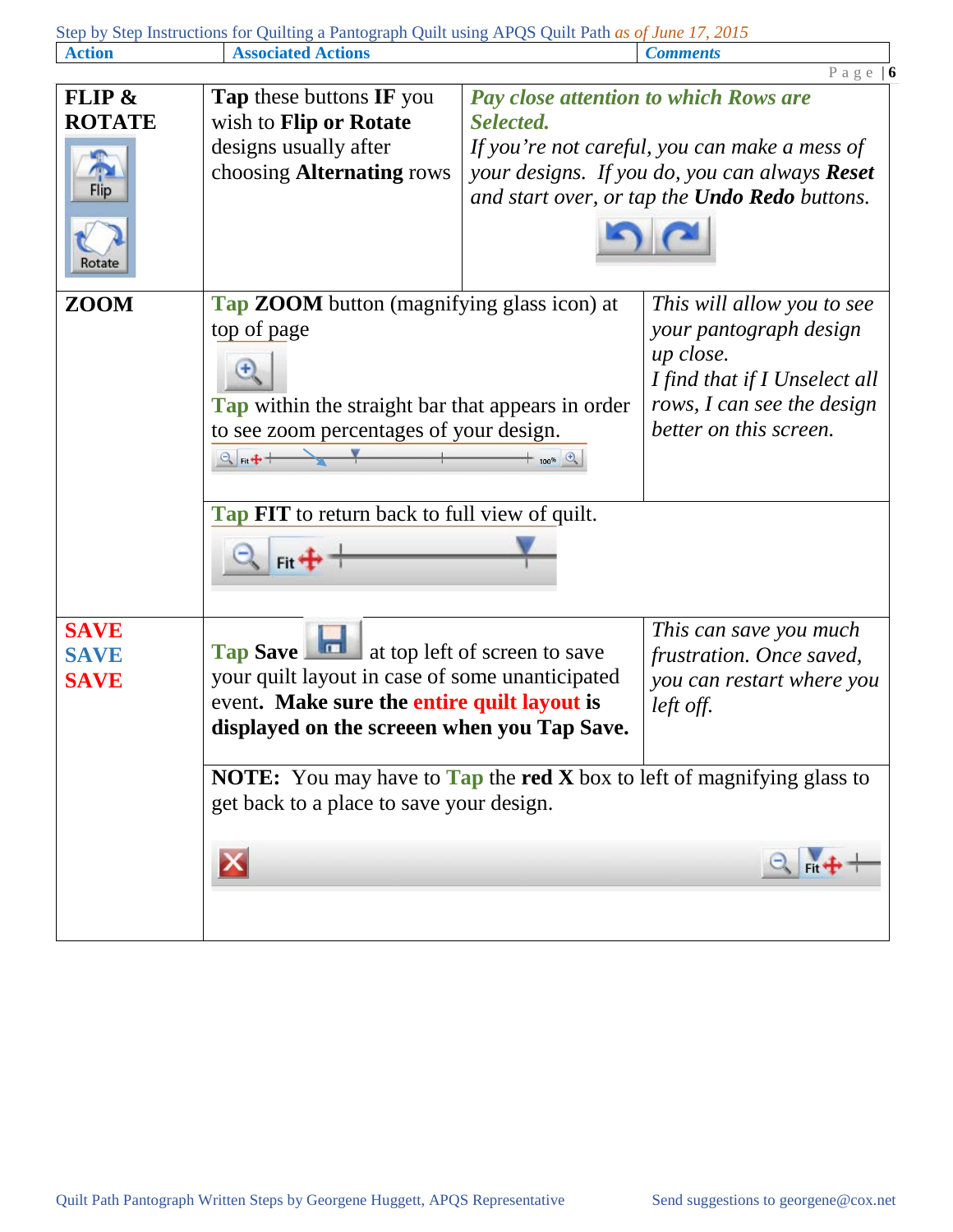|               | Step by Step Instructions for Quilting a Pantograph Quilt using APQS Quilt Path as of June 17, 2015 |                 |
|---------------|-----------------------------------------------------------------------------------------------------|-----------------|
| <b>Action</b> | <b>Associated Actions</b>                                                                           | <b>Comments</b> |

| Action | <b>Actions</b> | ments  |
|--------|----------------|--------|
|        |                | u<br>ے |

| <b>LET'S</b><br><b>QUILT</b>             | <b>Tap Quilt as Rows</b><br>Quilt<br>As Rows          | This sends the design to<br>Quilt Motion.                                                                                                                                                                                         |
|------------------------------------------|-------------------------------------------------------|-----------------------------------------------------------------------------------------------------------------------------------------------------------------------------------------------------------------------------------|
|                                          | Your first row will appear on the screen.             | Optimally, you will want                                                                                                                                                                                                          |
|                                          | If you see <b>Blue Dots</b> , these are breaks in the | to get rid of these. So we                                                                                                                                                                                                        |
|                                          | pattern.                                              | will Optimize.                                                                                                                                                                                                                    |
|                                          |                                                       | If left in place, Quilt Path<br>will create a jump stitch<br>to move to the next<br>stitching location. If you<br>remove these jump<br>stitches, Quilt Path will<br>stitch a straight line to<br>connect the pattern<br>segments. |
| <b>OPTIMIZE</b>                          | <b>Tap OPTIMIZE</b>                                   | If, by mistake, you click                                                                                                                                                                                                         |
| <b>Optional</b> – see<br><b>comments</b> | Optimize<br><b>Tap REMOVE ALL</b><br>Remove<br>All    | "yes" to the question "Do<br>you wish to connect the first<br>and last points," you can<br>tap RESET, OPTIMIZE<br>again, REMOVE ALL, and<br>tap NO this time.                                                                     |
|                                          | Tap NO in response to "Do you want to join            |                                                                                                                                                                                                                                   |
|                                          | end and start of pattern?                             | If you do not remove                                                                                                                                                                                                              |
|                                          | $\Box$<br><b>Pattern Break</b>                        | breaks, you will have to                                                                                                                                                                                                          |
|                                          |                                                       | choose Move to Next along                                                                                                                                                                                                         |
|                                          | Do you wish to connect the first and last points?     | the edge of the quilt at both                                                                                                                                                                                                     |
|                                          | No<br>Yes                                             | the start and finish of the<br>row, and sometimes along                                                                                                                                                                           |
|                                          |                                                       | the top or bottom edges of<br>quilt.                                                                                                                                                                                              |
|                                          | Your screen should resemble this.                     |                                                                                                                                                                                                                                   |
|                                          |                                                       | This will leave "jump"<br>stitches", which is OK, but<br>not desirable. It's not<br>efficient and is a waste of<br>your time babysitting the                                                                                      |
|                                          | <b>Tap OK</b>                                         | machine while you tap<br>Move to Next, Sew, several                                                                                                                                                                               |
|                                          | OK                                                    | times.                                                                                                                                                                                                                            |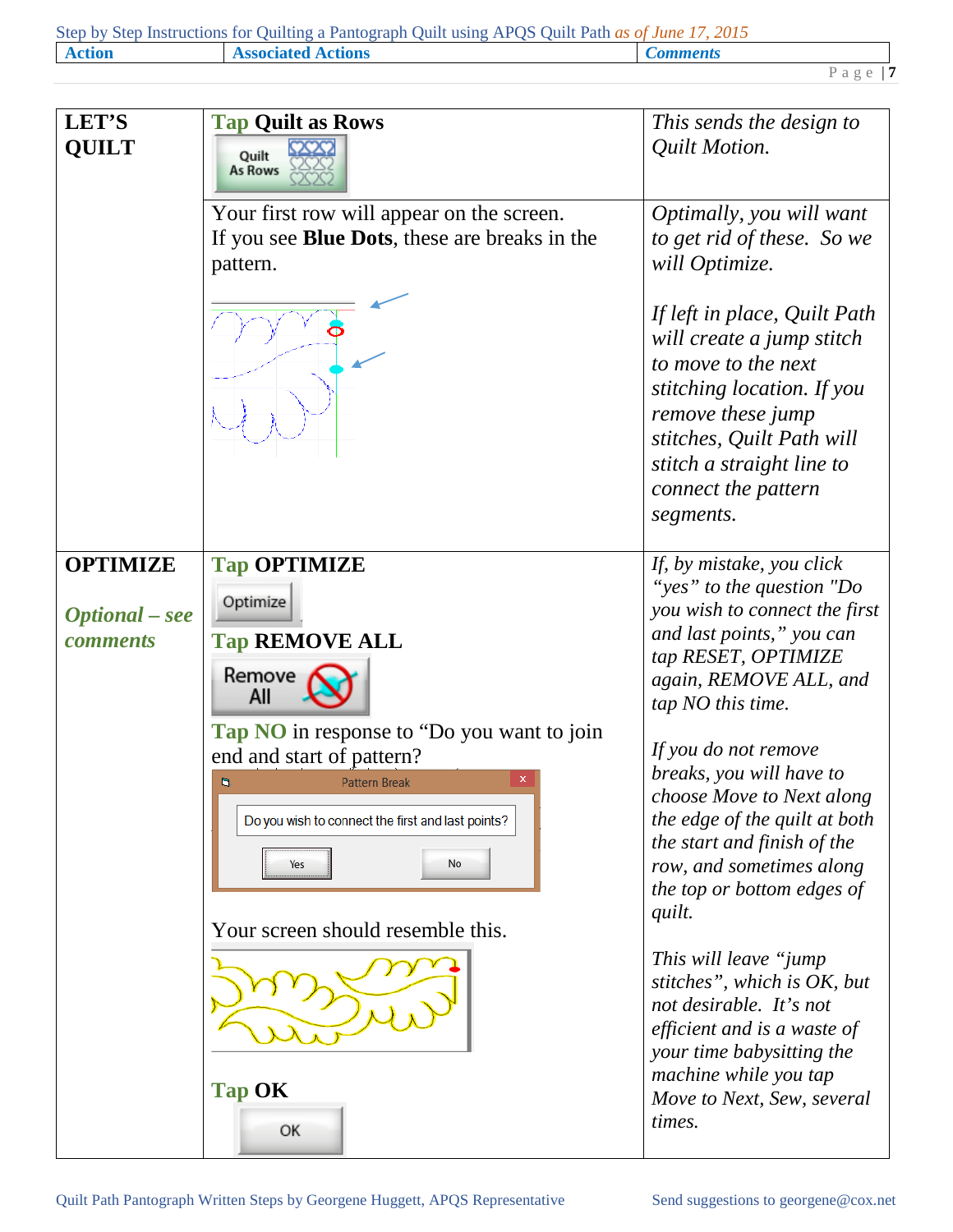| <b>Action</b>                 | <b>Associated Actions</b>                                   |                                                                                               | <b>Comments</b>                                       |
|-------------------------------|-------------------------------------------------------------|-----------------------------------------------------------------------------------------------|-------------------------------------------------------|
|                               |                                                             |                                                                                               | Page $ 8$                                             |
|                               | But if you don't mind the jump stitches, you                |                                                                                               | This will tell your                                   |
|                               | may Tap on Settings                                         |                                                                                               | machine to stitch until the                           |
|                               | Settings                                                    |                                                                                               | break, sew tie-off stitches,                          |
|                               | and <b>uncheck</b> (by tapping on)                          |                                                                                               | and then lift needle and                              |
|                               |                                                             |                                                                                               | move to the next stitching,                           |
|                               | <b>Pause at Trim Lines</b>                                  |                                                                                               | without prompting you.                                |
|                               | Pause at                                                    |                                                                                               |                                                       |
|                               | Trim.<br>Lines                                              |                                                                                               |                                                       |
| <b>TO START</b>               | To let Quilt Path know                                      |                                                                                               |                                                       |
| <b>STITCHING</b>              | where you want it to start                                  |                                                                                               | <b>Tap</b> on flag button indicating top left corner. |
|                               | stitching the $1st$ row of your                             |                                                                                               |                                                       |
|                               | panto, Move Machine to                                      |                                                                                               |                                                       |
|                               | upper left corner of your                                   |                                                                                               |                                                       |
|                               | quilt top, within the edges a                               |                                                                                               |                                                       |
|                               | bit.                                                        |                                                                                               |                                                       |
|                               | You may use either Upper                                    |                                                                                               |                                                       |
|                               | Left or Upper Center for                                    | I usuually try to place the out edges of the                                                  |                                                       |
|                               | Placement of your rows.                                     |                                                                                               | hopping foot on the top and left corner of the        |
|                               | But for these instructions I                                | quilt top.                                                                                    |                                                       |
|                               | will use Upper Left.                                        |                                                                                               |                                                       |
| <b>PULL</b>                   | <b>Tap Pull Bobbin</b>                                      |                                                                                               | The machine will move to the start location so        |
| <b>BOBBIN</b>                 |                                                             | you can pull the bobbin.                                                                      |                                                       |
|                               |                                                             |                                                                                               |                                                       |
|                               |                                                             | And, of course, make sure needle is up.                                                       |                                                       |
|                               |                                                             |                                                                                               |                                                       |
| <b>Note about</b>             | Wait for machine to move.                                   |                                                                                               |                                                       |
| <b>Auto Bobbin</b>            | The default setting is for<br><b>Automatic Bobbin Pull.</b> |                                                                                               | I find this a bit tedious to slowly wait for the      |
| Pull                          |                                                             |                                                                                               | machine to go through the bobbin pull drill,          |
|                               | Help<br>File                                                |                                                                                               | when I can do it manually much quicker.               |
|                               | Settings<br>Select Many                                     |                                                                                               |                                                       |
| IF you have<br>chosen to have | Pattern                                                     | So I have tapped on and thereby "unchecked"<br>the button in order to manually pull my bobbin |                                                       |
| "Automatic                    |                                                             |                                                                                               |                                                       |
| Bobbin Pull"                  |                                                             | machine handles.                                                                              | using the Needle Up/Down feature on my                |
| selected in                   |                                                             |                                                                                               |                                                       |
| your Settings,                | <b>Sewing Speed</b>                                         | Automatic<br>Bobbin                                                                           |                                                       |
| <b>Proceed to</b>             | Slow Medium<br>Fast                                         | Pull                                                                                          |                                                       |
|                               |                                                             |                                                                                               |                                                       |
| next step.                    |                                                             |                                                                                               | From here forward, I will just refer to Pull          |
|                               | 4<br>Tie-off                                                |                                                                                               | Bobbin and you can choose which method you            |
|                               | <b>Stitch Count</b>                                         | <i>prefer.</i>                                                                                |                                                       |
|                               | Pause at<br>Automatic<br>Trim                               |                                                                                               |                                                       |
|                               | Bobbin<br>Lines<br>Pull                                     |                                                                                               |                                                       |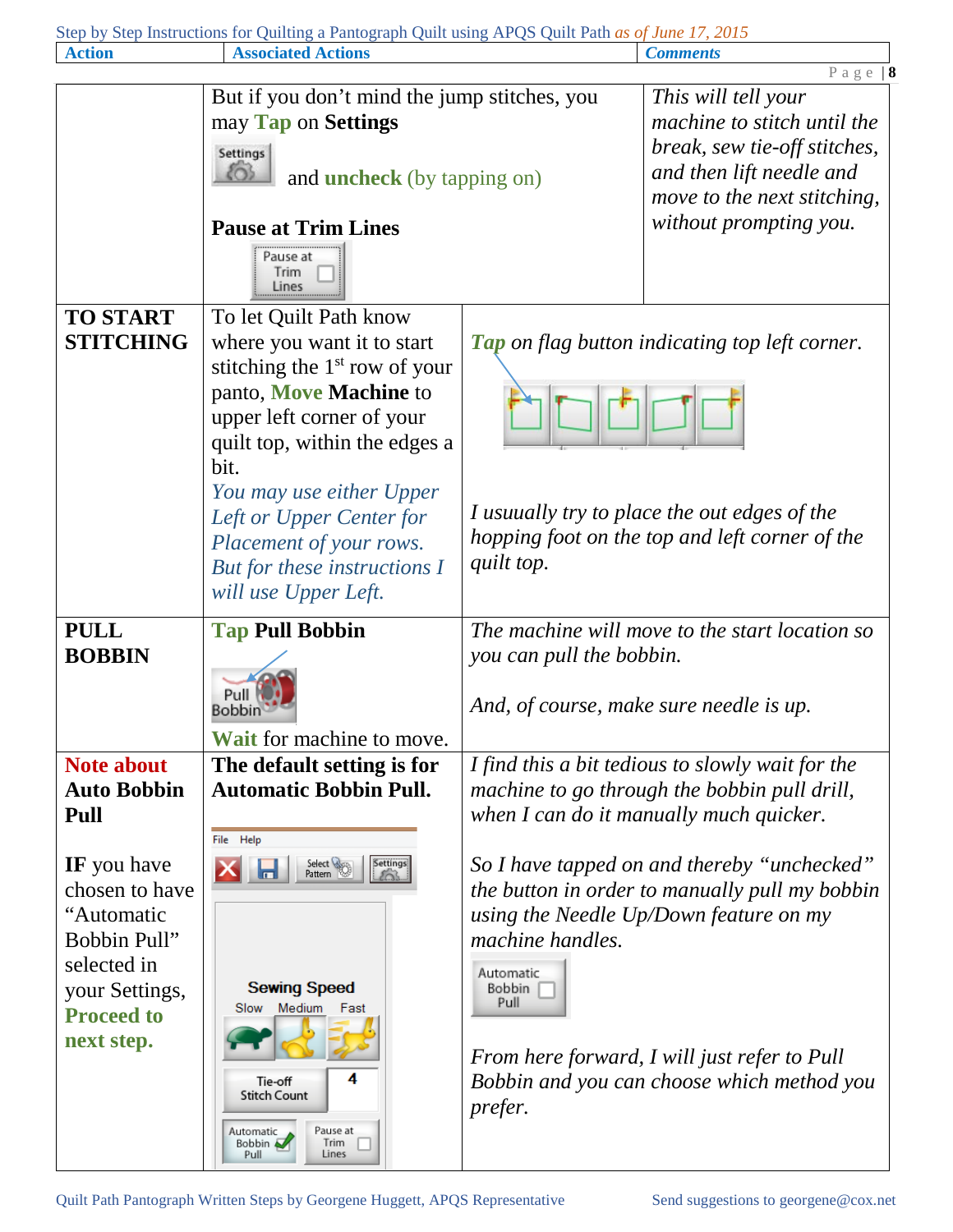| <b>Action</b>                                        | <b>Associated Actions</b>                                                                                                                                                                                                     |                                                                                                                        | <b>Comments</b>                                                                                                                                                       |
|------------------------------------------------------|-------------------------------------------------------------------------------------------------------------------------------------------------------------------------------------------------------------------------------|------------------------------------------------------------------------------------------------------------------------|-----------------------------------------------------------------------------------------------------------------------------------------------------------------------|
|                                                      |                                                                                                                                                                                                                               |                                                                                                                        | Page $ 9$                                                                                                                                                             |
| <b>PULL</b><br><b>BOBBIN</b><br>And<br><b>STITCH</b> | <b>Tap Pull Bobbin</b><br>Bobbin                                                                                                                                                                                              | <b>Hold threads and</b><br><b>Tap Sew</b><br>Sew                                                                       | This begins the stitching<br>for your <b>first</b> row.<br>Sit back and let Quilt<br>Path work for you.                                                               |
| <b>FINISHING</b><br><b>A ROW</b>                     | <b>Sewing Complete!</b><br>elect next step from below,<br>or press "Finished"                                                                                                                                                 | <b>Tap Finished</b><br><b>Row! Proceed to</b><br><b>Next Row</b><br><b>Finished Row!</b><br><b>Proceed To Next Row</b> | Actions will be slightly<br>different for the rows that<br>follow.                                                                                                    |
|                                                      | You will get one of two<br>messages<br><b>EITHER</b><br>"The next row has been<br>placed"<br>自<br>The next row has been placed and is ready to sew.<br>You may adjust the placement if desired.<br>Do Not<br>Show Again<br>OK | <b>Tap OK</b> to either<br>message.<br>OK                                                                              | If next row fits within<br>safe area (screen is<br>white), go to page10.<br>But,<br>If you get a warning that<br>next row does not fit<br>within safe area (screen is |
|                                                      | <b>OR</b><br>"The pattern is not within"<br>Safe Area<br>The pattern is not within the Safe Area!<br>The fabric will need to be scrolled.<br>Do Not<br>Show Again<br>ОК                                                       |                                                                                                                        | <i>pink</i> ), go to page 11.                                                                                                                                         |
| <b>BEFORE</b><br><b>GOING TO</b><br><b>NEXT ROW</b>  | Wait for carriage to<br>release. You may be able<br>to hear a hissing sound that<br>stops once it's released.<br>Cut threads.                                                                                                 |                                                                                                                        |                                                                                                                                                                       |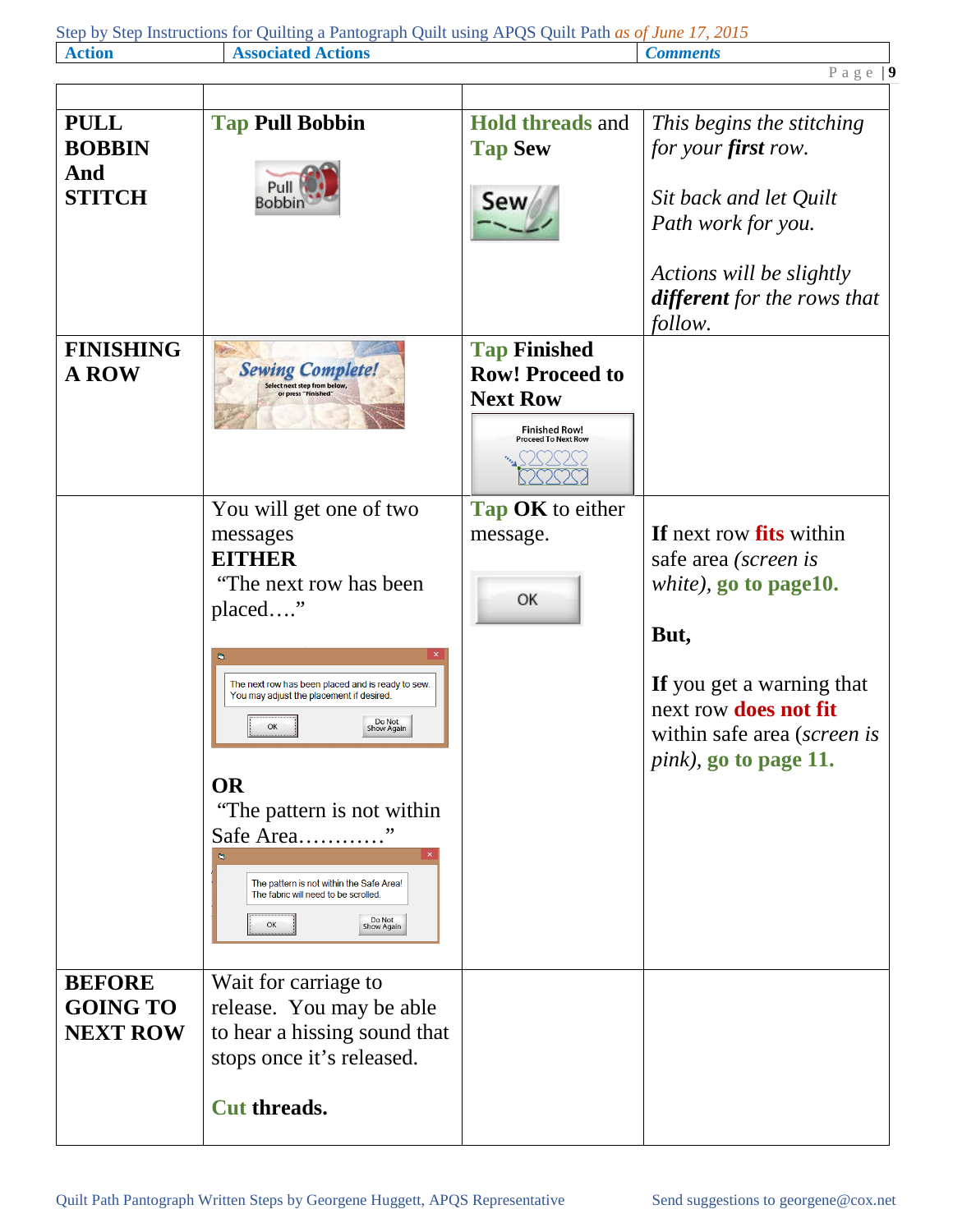| Step by Step Instructions for Quilting a Pantograph Quilt using APQS Quilt Path as of June 17, 2015 |                           |                 |  |
|-----------------------------------------------------------------------------------------------------|---------------------------|-----------------|--|
| <b>Action</b>                                                                                       | <b>Associated Actions</b> | <b>Comments</b> |  |
|                                                                                                     |                           | Page $ 10$      |  |

| <b>NEXT ROW FITS WITHIN YOUR DEFINED SAFE AREA WITHOUT</b> |                                               |                          |                                                                                                                         |
|------------------------------------------------------------|-----------------------------------------------|--------------------------|-------------------------------------------------------------------------------------------------------------------------|
| <b>SCROLLING QUILT</b><br><b>IF</b> there are              | <b>Tap Optimize</b>                           |                          | Yes, you must optimize                                                                                                  |
| pattern breaks<br><b>OPTIMIZE-</b><br>yes again.           | Optimize                                      |                          | <b>EVERY ROW if there are</b><br>breaks in your design.                                                                 |
|                                                            | Remove<br>All                                 |                          | Some alternating,<br>staggered rows won't<br>need optimizing.                                                           |
|                                                            | No                                            |                          |                                                                                                                         |
|                                                            | <br>OK                                        |                          |                                                                                                                         |
| <b>Starting next</b><br>row                                | <b>Tap Pull Bobbin</b><br>Pull<br>Bobbin      | <b>Tap</b><br><b>Sew</b> | It depends on the height<br>of your pattern as to how<br>many rows will fit before<br>you have to scroll your<br>quilt. |
|                                                            | Wait for machine will<br>move to start point. |                          |                                                                                                                         |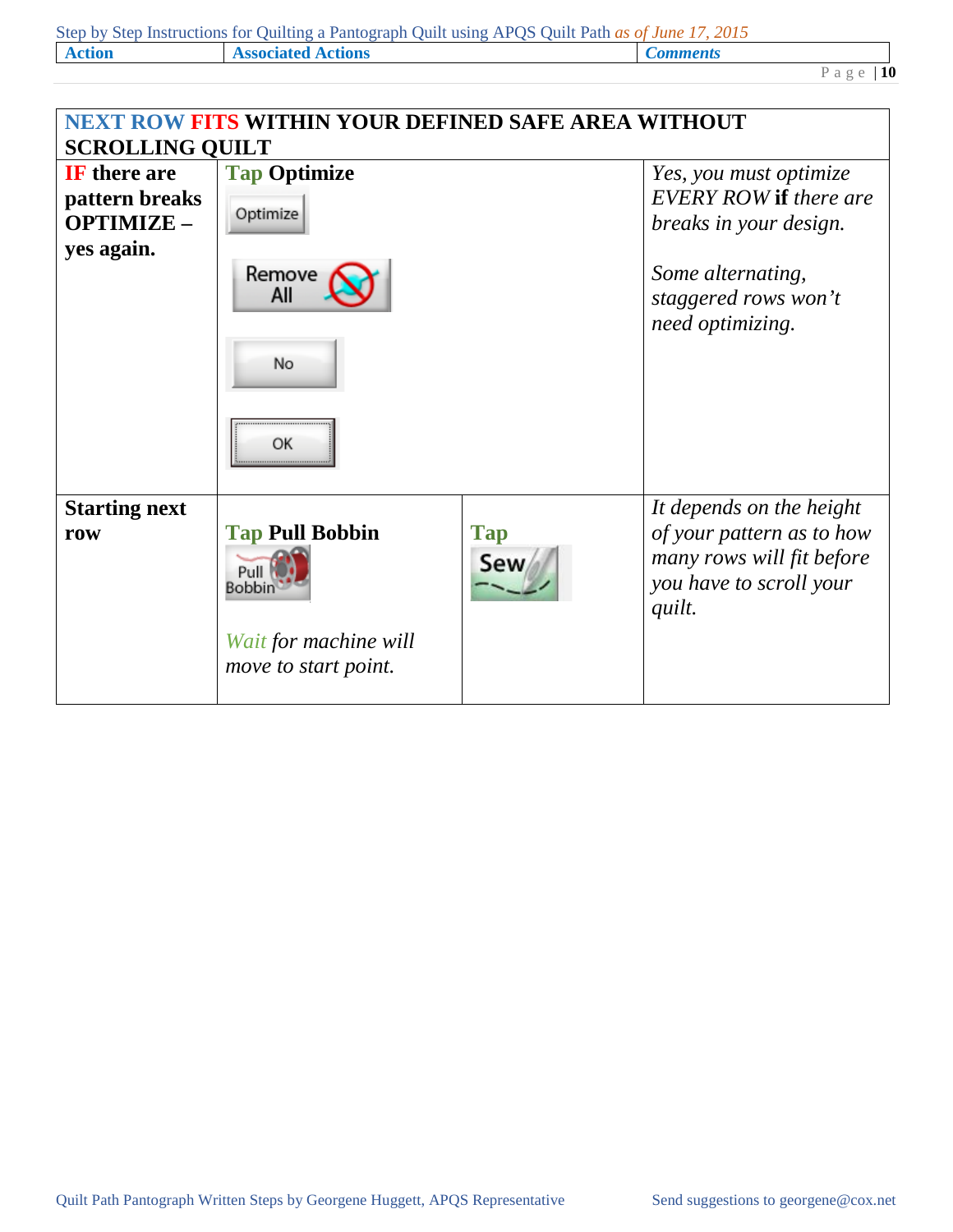|               | Step by Step Instructions for Quilting a Pantograph Quilt using APQS Quilt Path as of June 17, 2015 |                 |
|---------------|-----------------------------------------------------------------------------------------------------|-----------------|
| <b>Action</b> | <b>Associated Actions</b>                                                                           | <b>Comments</b> |

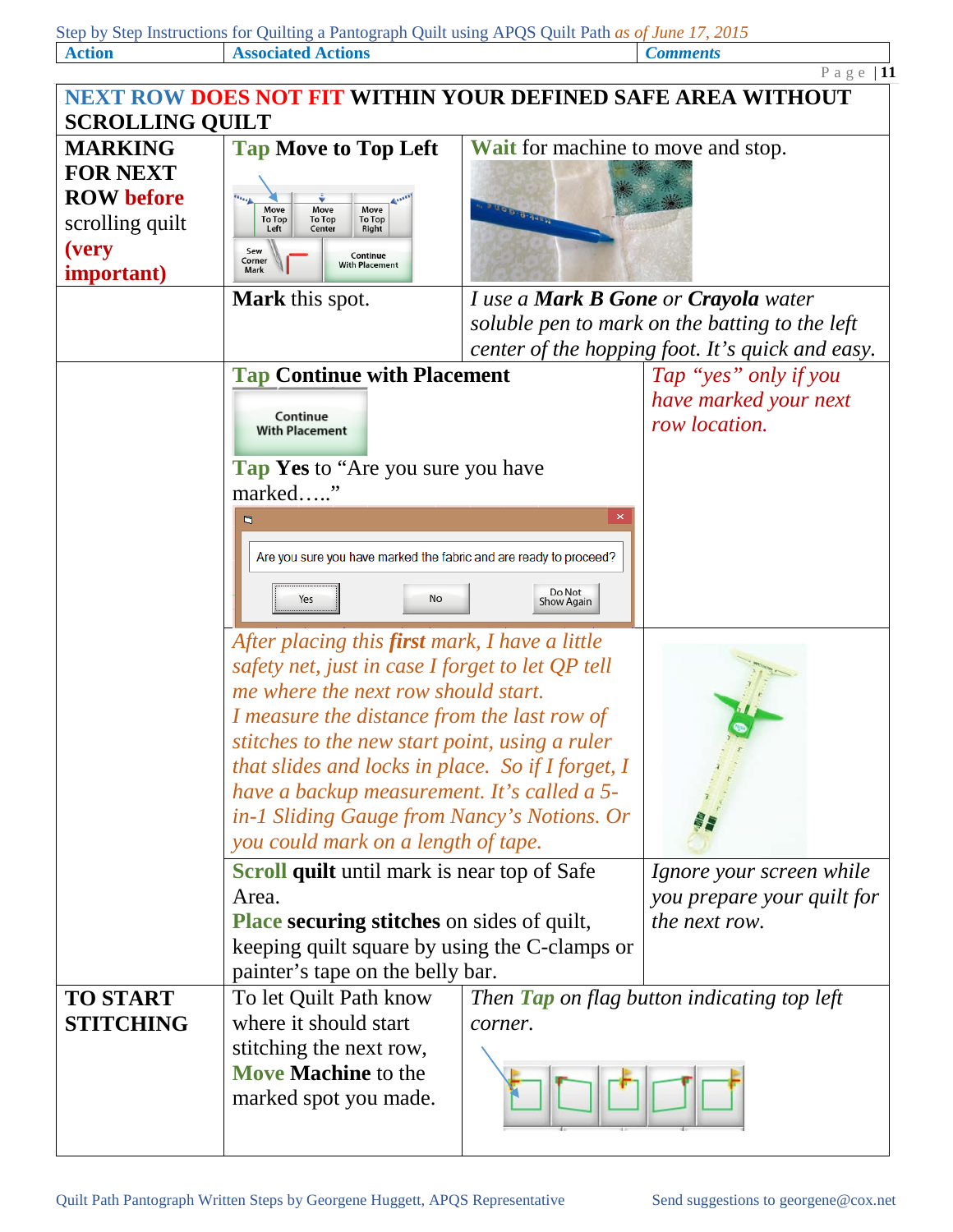| <b>Action</b>                                     | <b>Associated Actions</b>                                                                                                                                                                                                                                                                                                                                          |                                                                                                                               | <b>Comments</b>                                                                                                                                                  |  |
|---------------------------------------------------|--------------------------------------------------------------------------------------------------------------------------------------------------------------------------------------------------------------------------------------------------------------------------------------------------------------------------------------------------------------------|-------------------------------------------------------------------------------------------------------------------------------|------------------------------------------------------------------------------------------------------------------------------------------------------------------|--|
|                                                   | Page $ 12$                                                                                                                                                                                                                                                                                                                                                         |                                                                                                                               |                                                                                                                                                                  |  |
| <b>PULL BOBBIN</b>                                | <b>Tap Pull Bobbin</b><br>Pull  <br>Bobbin<br>Wait for machine to<br>move to start point.                                                                                                                                                                                                                                                                          | <b>Tap Sew</b><br>Sew                                                                                                         | <b>Ensure needle is UP.</b><br>Continue to the LAST<br>ROW. The last row might<br>need to be handled<br>differently.                                             |  |
| <b>STITCHING</b><br><b>THE LAST</b><br><b>ROW</b> | If there is not enough<br>space to stitch your last<br>row, or perhaps there is a<br>little too much space,<br>you can morph this last<br>row, using the 6 distort<br>buttons that do not have<br>a yellow flag.<br>However, you must use<br>one of the yellow flag<br>placement buttons in<br>order to anchor your<br>design before using the<br>distort buttons. | See Page 52 of<br>the PantoStacker<br><b>Tutorial</b> (help<br>file) for a<br>complete run<br>down on using<br>these buttons. | The common cause for<br>this problem often is that<br>you haven't set your Roll<br>Diameter.<br>See separate document:<br>"Before Stitching with<br>Quilt Path." |  |
| <b>TO MORPH</b><br><b>LAST ROW</b>                | Move machine to upper<br>left corner marking and<br><b>Tap on box #1</b> (your<br>anchor location).<br>Then $\bf{Top}$ 7 and $\bf{8}$ --<br>after moving needle to<br>those locations on your<br>quilt (bottom left,<br>bottom right).                                                                                                                             | 6<br><i>identification.</i>                                                                                                   | 5<br>These numbers on the buttons are not shown<br>within the software. They are shown here for                                                                  |  |

## Explanation of the placement buttons.

- 1. Top left Corner Uses the Top Left corner of the row as the marker to place the row. This method will not distort or change the size of your row.
- 2. Top Left Corner Distort Uses the Top Left corner of the row as the marker to place the row. This method has the ability to distort and change the size of your row.
- 3. Center Uses the top Center point of the row as the placement marker. This method will not change the size of your row.
- 4. Top Right Corner Distort Uses the Top Right corner of the row as the marker to place the row. This method has the ability to distort and change the size of your row.
- 5. Top Right Corner Uses the Top Right corner of the row as the marker to place the row. This method will not distort or change the size of your row.
- 6. Move Lower Left Extends the bottom left of the pattern, distorting the pattern angle while retaining the pattern height.
- 7. Distort Lower left Extends the bottom left of the pattern, distorting the pattern angle and height.
- 8. Distort Lower Right Extends the bottom right of the pattern, distorting the pattern angle and height.
- 9. Move Lower Right Extends the bottom right of the pattern, distorting the pattern angle while retaining the pattern height.

You must use either 1, 3, or 5 for the first placement option. These are anchor points. They will lock the Pantogragh on the placement screen. Once they are set you can then adjust with the other placement options. If you set these points after the placement will reset to the new anchor.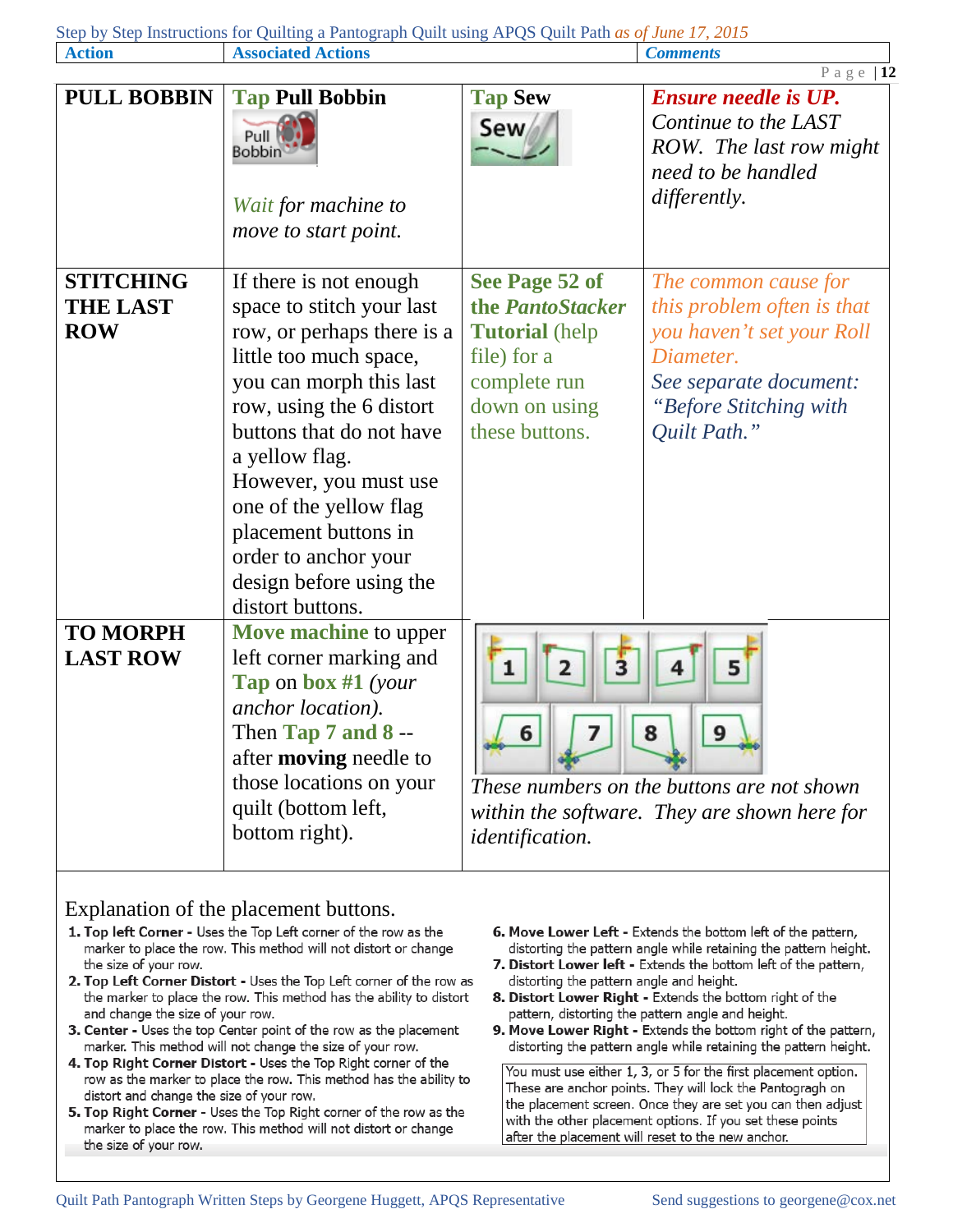Step by Step Instructions for Quilting a Pantograph Quilt using APQS Quilt Path *as of June 17, 2015*

| <b>Action</b>                                                        | gunung a'i anograph gunt asing tir go gunt rauras of omto 17,<br><b>Associated Actions</b><br><b>Comments</b>                                                                                                                                                                         |  |  |
|----------------------------------------------------------------------|---------------------------------------------------------------------------------------------------------------------------------------------------------------------------------------------------------------------------------------------------------------------------------------|--|--|
|                                                                      | Page $ 13$                                                                                                                                                                                                                                                                            |  |  |
| <b>STITCHING</b><br><b>WITHOUT</b><br><b>MORPHING</b><br><b>WHEN</b> | If morphing the last row is not a good option, you can stitch the design to<br>appear like it's going off the quilt.<br>To do this, instead of scrolling your quilt until the row marker is near the                                                                                  |  |  |
| <b>DESIGN</b><br><b>DOESN'T FIT</b>                                  | leveler bar, keep it low, closer to the front of the machine.<br>You want the bottom of the row to be out of the safe zone.                                                                                                                                                           |  |  |
| To avoid this<br><b>problem</b> , see                                | <b>OR</b>                                                                                                                                                                                                                                                                             |  |  |
| instructions for<br>setting your Roll<br>Diameter in<br>separate     | You can reset your safe zone to be at the bottom edge of the quilt.<br>QP will stitch everything that is in the safe zone and trim (not sew) all<br>that's out of the safe zone.                                                                                                      |  |  |
| document:<br>"Before<br>Stitching with<br>Quilt Path."               | Tap the Left Flag and then Tap Trace (this will move your machine<br>without it stitching) to see where it will actually sew. Adjust the position<br>of the starting point (your marker) by scrolling up or down, <b>Tapping</b> the<br>Left Flag each time, until you have it right. |  |  |
|                                                                      | But, <i>currently</i> , <b>Optimize does not work</b> to get rid of the jump stitches.<br>So you may want to have your settings to NOT pause at trim lines so you<br>don't have to <i>babysit</i> every stop and restart.                                                             |  |  |